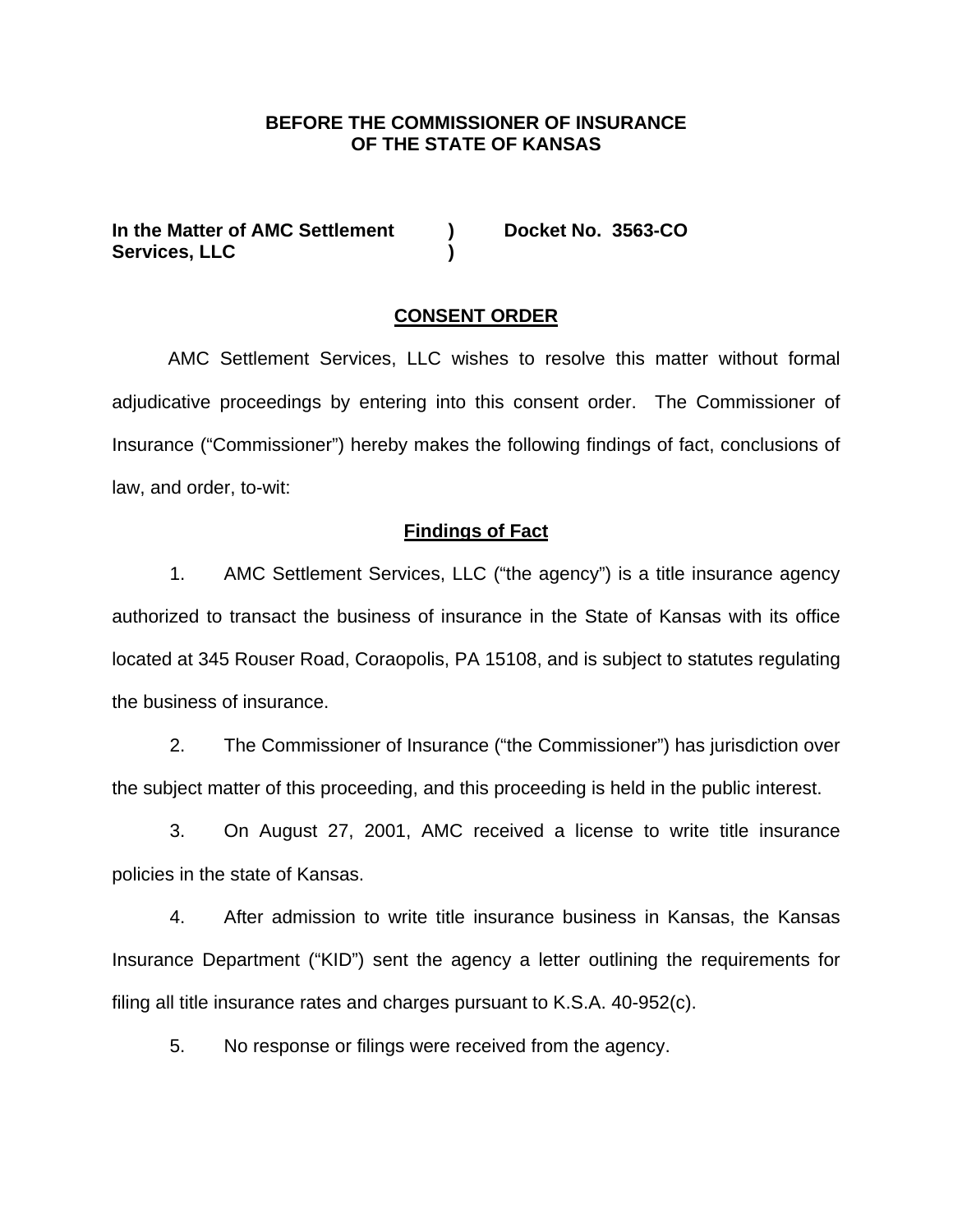6. On or about May 30, 2006, KID received a report from AMC stating they were in compliance with K.S.A. 2404(g) and (h).

7. After receiving the report, KID contacted AMC and asked if they were writing business in Kansas. AMC confirmed that policies had been written in Kansas.

8. Upon the request of KID, Old Republic National Title Insurance Company

supplied a list of 9 policies totaling \$1,528,977 in liability that AMC had written with them

between September 2004 and December 2005.

# **Conclusions of Law**

1. K.S.A. 40-952(c) provides, in relevant part,

…Every insurance agent, agency or company authorized to transact title insurance in this state shall file with the commissioner every manual of classification, rules and rates, every rating plan, every rate card and every modification of the foregoing which may be used in connection with providing title insurance or other services in connection with real estate transactions on property located in counties having a population of 10,000 or more. No charge may be made by any title insurance agent, agency or company that has not been filed with the commissioner as required by this section. Any service customarily provided by a title insurance agent or affiliated entity that is not included in the rates shall be disclosed when the rates are filed with the commissioner.

2. K.S.A. 40-2,125(a)(1) provides, in relevant part:

If the commissioner determines after notice and opportunity for a hearing that any person engaged or is engaging in any act or practice constituting a violation of any provision of Kansas insurance statutes or any rule and regulation or order thereunder, the commissioner may in the exercise of discretion, order… payment of a monetary penalty of not more than \$1,000 for each and every act or violation, unless the person knew or reasonably should have known such person was in violation of the Kansas insurance statutes or any rule and regulation or order thereunder, in which case the penalty shall be not more than \$2,000 for each and every violation.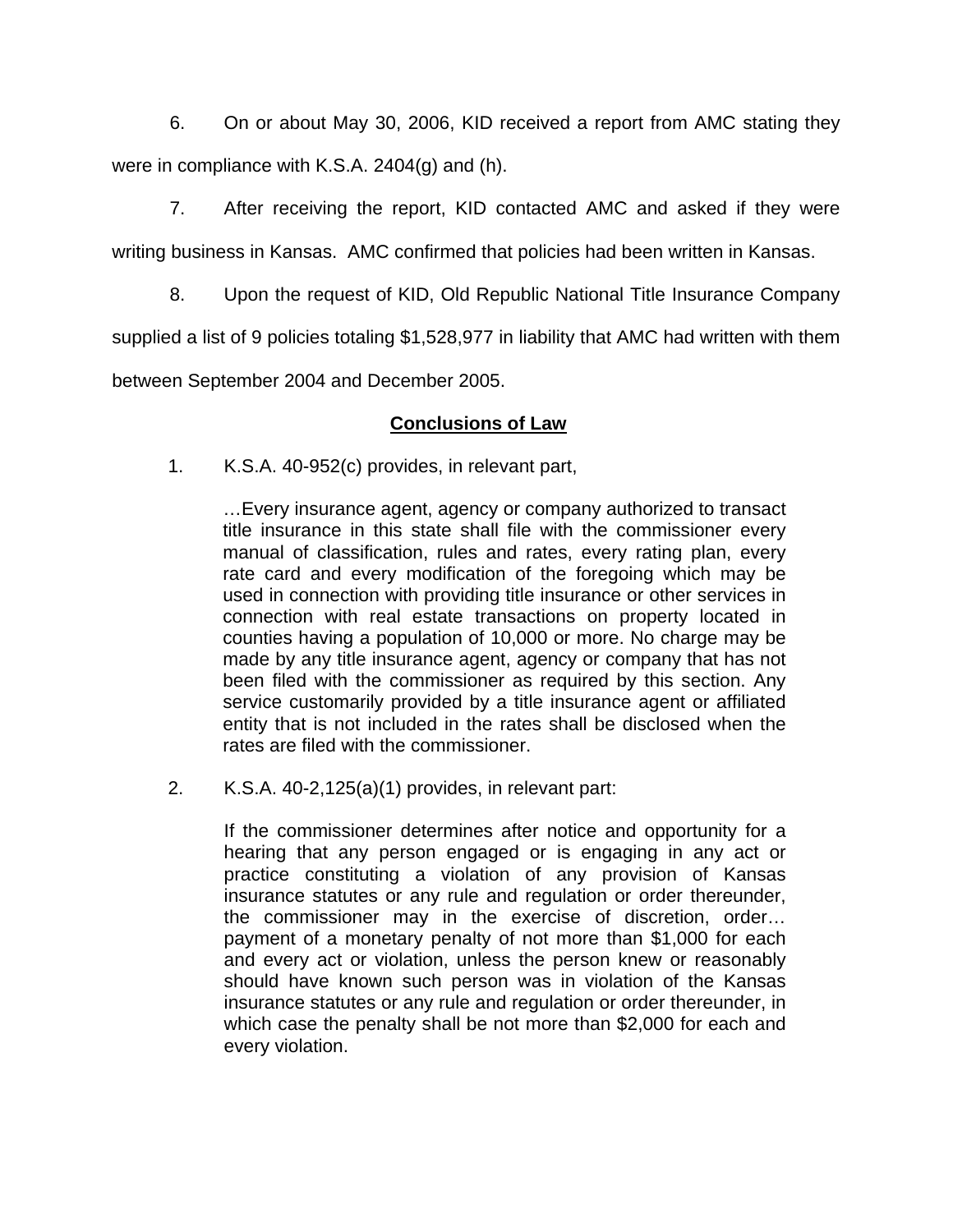3. Based on the information contained in paragraphs three (3) through eight (8) above, it appears that AMC Settlement Services LLC failed to file with the commissioner every manual of classification, rules and rates, every rating plan, every rate card and every modification of the foregoing which may be used in connection with providing title insurance or other services in connection with real estate transactions on property located in counties having a population of 10,000 or more in violation of K.S.A. 40-952(c).

# **IT IS THEREFORE, BY THE COMMISSIONER OF INSURANCE, ORDERED THAT:**

AMC Settlement Services LLC shall remit to the Kansas Insurance Department an administrative penalty in the sum of five hundred dollars (\$500) for violating K.S.A. 40-952(c).

## **Notice of Right to Hearing or Appeal**

You are entitled to a hearing pursuant to K.S.A. § 77-537, the Kansas Administrative Procedure Act. If you desire a hearing, you must file a written request for a hearing with:

> John W. Campbell, General Counsel Kansas Insurance Department 420 S.W. 9th Street Topeka, Kansas 66612.

This request must be filed within fifteen (15) days from the date of service of this Order. If you request a hearing, the Kansas Insurance Department will notify you of the time and place of the hearing and information on the procedures, right of representation, and other rights of parties relating to the conduct of the hearing, before commencement of same.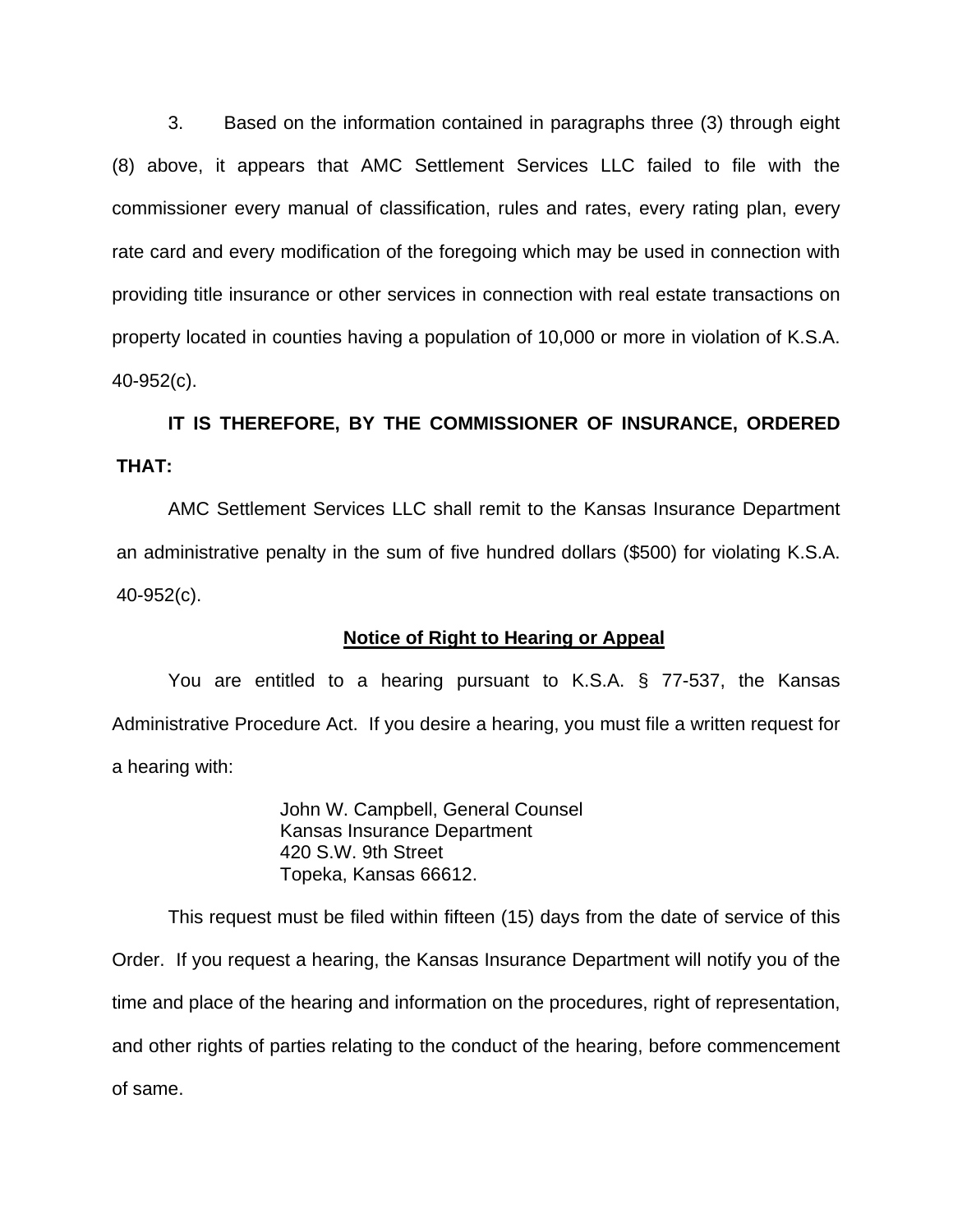If a hearing is not requested in the time and manner stated above, this Order shall become effective as a Final Order upon the expiration of time for requesting a hearing, pursuant to K.S.A. § 77-613. In the event that you file a petition for judicial review, pursuant to K.S.A. § 77-613(e), the agency officer to be served on behalf of the Kansas Insurance Department is:

> John W. Campbell, General Counsel Kansas Insurance Department 420 S.W. 9th Street Topeka, Kansas 66612.

 **IT IS SO ORDERED THIS \_20th\_ DAY OF JULY, 2006, IN THE CITY OF TOPEKA, COUNTY OF SHAWNEE, STATE OF KANSAS.** 



 \_/s/ Sandy Praeger\_\_\_\_\_\_\_\_\_\_\_\_\_\_\_\_\_ Sandy Praeger Commissioner of Insurance

 \_/s/ John W. Campbell\_\_\_\_\_\_\_\_\_\_\_\_\_\_ John W. Campbell General Counsel